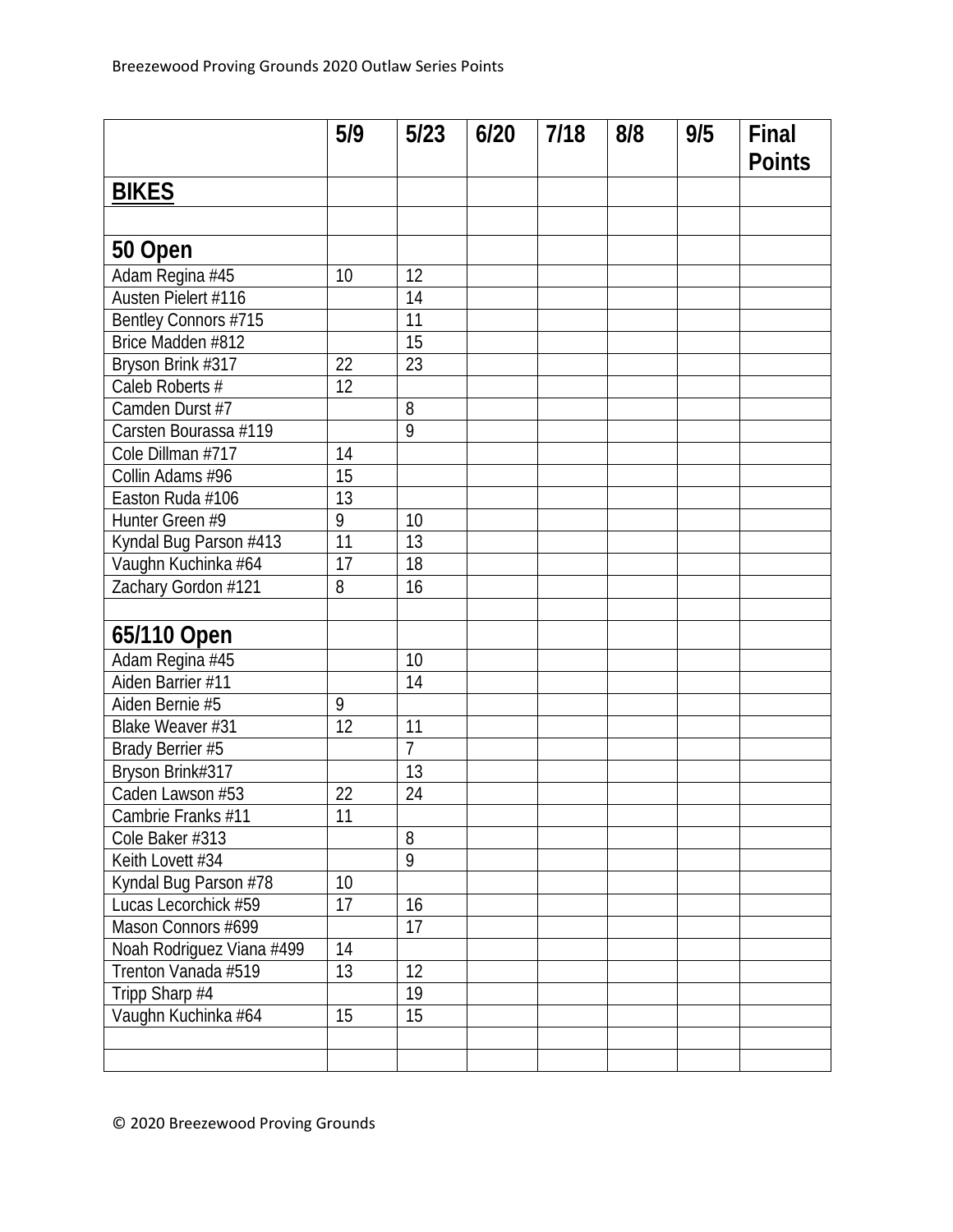| 85/150 Open             |    |                 |  |  |  |
|-------------------------|----|-----------------|--|--|--|
| Brendan Vansant #190    | 20 | 26              |  |  |  |
| Caden Lawson #53        | 8  | 21              |  |  |  |
| Caleb Allebaugh #113    | 27 | $\overline{31}$ |  |  |  |
| Cameron Bash #36        | 18 | 16              |  |  |  |
| Colton McKnight #121    |    | $\overline{23}$ |  |  |  |
| Devin Charles #7        |    | 9               |  |  |  |
| Gabe Bove #02           |    | $\overline{19}$ |  |  |  |
| John Kerr #7            | 9  | 11              |  |  |  |
| Lucas Colledge #21      | 14 | 15              |  |  |  |
| Nick Festa #843         | 13 | 14              |  |  |  |
| Parker Nowell #12       | 10 | $\overline{13}$ |  |  |  |
| Peyton Hoover #43       | 17 | 12              |  |  |  |
| R-Jay Dobson #65        |    | 18              |  |  |  |
| Robert Shuster #831     | 22 | 24              |  |  |  |
| Sebastian Carrela #627  | 12 | 8               |  |  |  |
| TJ Delawder #407        | 16 | 10              |  |  |  |
| Trent Hazelton #723     | 11 | 20              |  |  |  |
| Tripp Sharp #4          | 19 | 22              |  |  |  |
| Wesley Frank #773       | 15 | 17              |  |  |  |
|                         |    |                 |  |  |  |
| <b>Kool Boy</b>         |    |                 |  |  |  |
| Austin Dotson #69       |    | 8               |  |  |  |
| Brady Lanzendorfer #754 |    | $\overline{15}$ |  |  |  |
| Broc Bonamo #221        | 10 | 16              |  |  |  |
| Colton McKnight #121    |    |                 |  |  |  |
|                         |    | 13              |  |  |  |
| Curtis Lussier #219     |    | 20              |  |  |  |
| Dakota Yeakle #24       | 9  | 10              |  |  |  |
| Dane Shaw #916          |    | 21              |  |  |  |
| Dayne Miller #28        | 23 | 23              |  |  |  |
| Gage Boden #27          |    | 9               |  |  |  |
| Jake Golden #606        | 13 |                 |  |  |  |
| Jared Scott #42         | 16 | 17              |  |  |  |
| John Festa #843         | 18 |                 |  |  |  |
| Kyle Cunningham #219    | 12 | 14              |  |  |  |
| Marcus Everly #13       | 15 | 28              |  |  |  |
| Rhyan Alves #203        |    | 12              |  |  |  |
| Robert Shuster #831     | 14 | 19              |  |  |  |
| TJ Notarianni #4        |    | $\overline{18}$ |  |  |  |
| Tripp Sharp #4          | 11 |                 |  |  |  |
| Zander Connors #57      |    | 11              |  |  |  |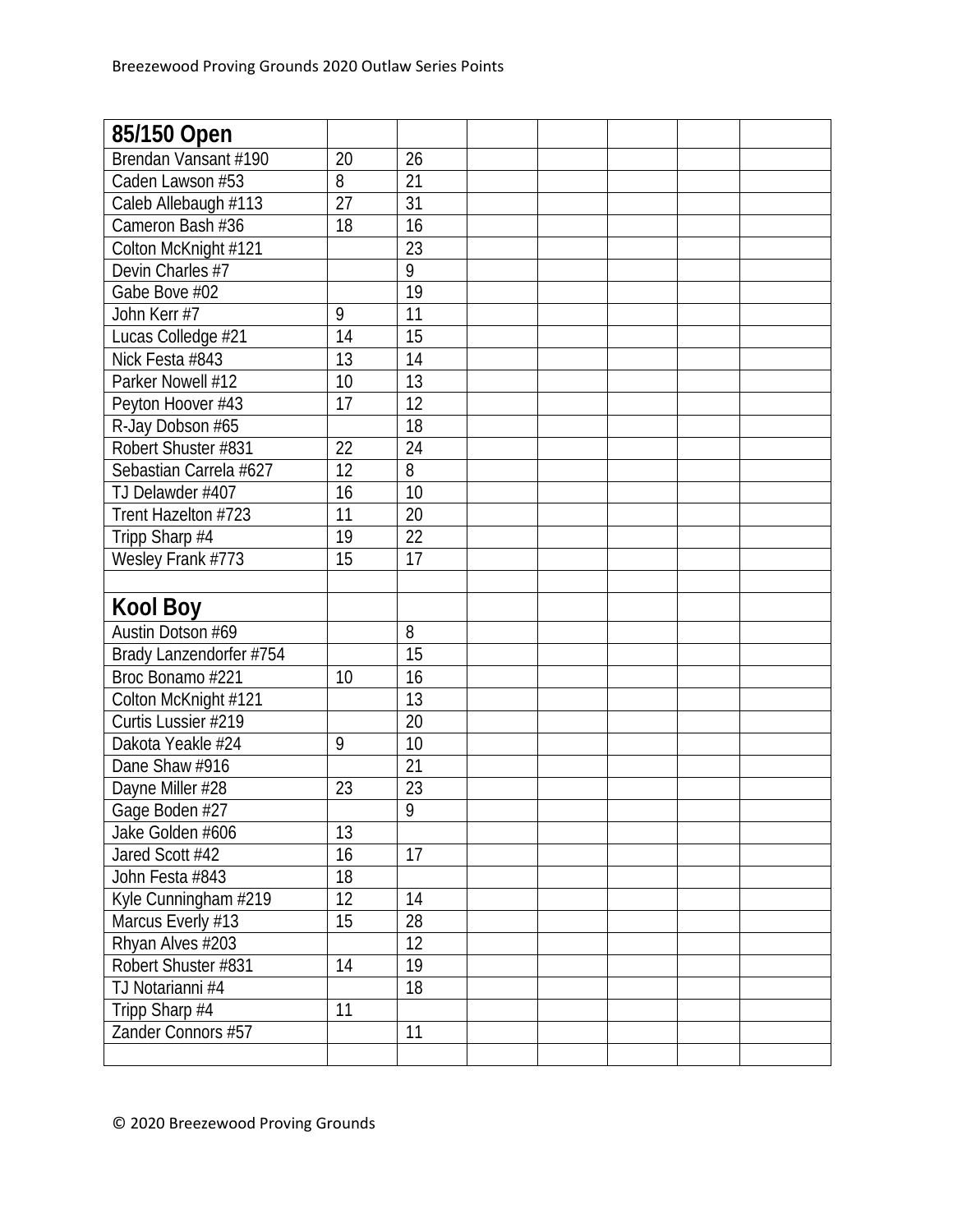| <b>Two Stroke Open</b>  |                  |                  |  |  |  |
|-------------------------|------------------|------------------|--|--|--|
| Alexander Bonner #977   | 9                | $\overline{7}$   |  |  |  |
| Ben Dolphin #x          | 6                |                  |  |  |  |
| Bubba Bennett #17       | 17               | 13               |  |  |  |
| Dawson Ziegler #18      |                  | 6                |  |  |  |
| Donovan Crocker #336    | 10               |                  |  |  |  |
| Hunter Shriner #20      |                  | 15               |  |  |  |
| Jason Trevenen #74      |                  | $\overline{11}$  |  |  |  |
| Kaz Thompson #335       | 8                | 8                |  |  |  |
| Nicholas Luzdtke #7     | 7                |                  |  |  |  |
| Ralph Rouso #875        | 12               |                  |  |  |  |
| Ryan Love #795          |                  | 10               |  |  |  |
| Skylar Whittington #352 |                  | 20               |  |  |  |
| Tyler Hahn #33          |                  | 9                |  |  |  |
| Wyatt Johnson #11       |                  | 12               |  |  |  |
|                         |                  |                  |  |  |  |
| <b>Women Open</b>       |                  |                  |  |  |  |
| Alyssa Cobb #214        | 6                | 7                |  |  |  |
| Amber Kesner #339       | 9                |                  |  |  |  |
| Cassie Rupp #09         | 10               | 14               |  |  |  |
| Elexis Hauck #920       |                  | 9                |  |  |  |
| Erin Dillman #927       | 12               |                  |  |  |  |
| Kourtney Skinner #5     | 8                |                  |  |  |  |
| Kyndal Bug Parson #78   | $\overline{7}$   | 6                |  |  |  |
| Tiffany Fanala #32      | 17               |                  |  |  |  |
|                         |                  |                  |  |  |  |
| <b>Open Trophy</b>      |                  |                  |  |  |  |
| Adam Miller #57         |                  | 5 <sup>th</sup>  |  |  |  |
| Ben Cunningham #1       | 2 <sub>nd</sub>  |                  |  |  |  |
| Brandon Slebodnick #404 | 13 <sup>th</sup> |                  |  |  |  |
| Chance Watro #97        | 5 <sup>th</sup>  |                  |  |  |  |
| Chase Linaweaver #727   | 11 <sup>th</sup> | <b>9th</b>       |  |  |  |
| Chucky Hrupovich #09    | 10 <sup>th</sup> | 8 <sup>th</sup>  |  |  |  |
| Cody Andrews #50        |                  | 2 <sub>nd</sub>  |  |  |  |
| Cristofer Duran #96     | 4 <sup>th</sup>  | 3 <sub>rd</sub>  |  |  |  |
| Dylan Coon #78          | <b>9th</b>       | 6 <sup>th</sup>  |  |  |  |
| Jason Borosky #183      | 6 <sup>th</sup>  |                  |  |  |  |
| John Festa #843         | 14 <sup>th</sup> |                  |  |  |  |
| Joshua Dixon #741       |                  | 11 <sup>th</sup> |  |  |  |
| JR Ctlurn #3            | 7 <sup>th</sup>  |                  |  |  |  |
| Justin Peters #68       |                  | 10 <sup>th</sup> |  |  |  |
| Kenny Hadrey #1         | 1 <sup>st</sup>  | 1 <sup>st</sup>  |  |  |  |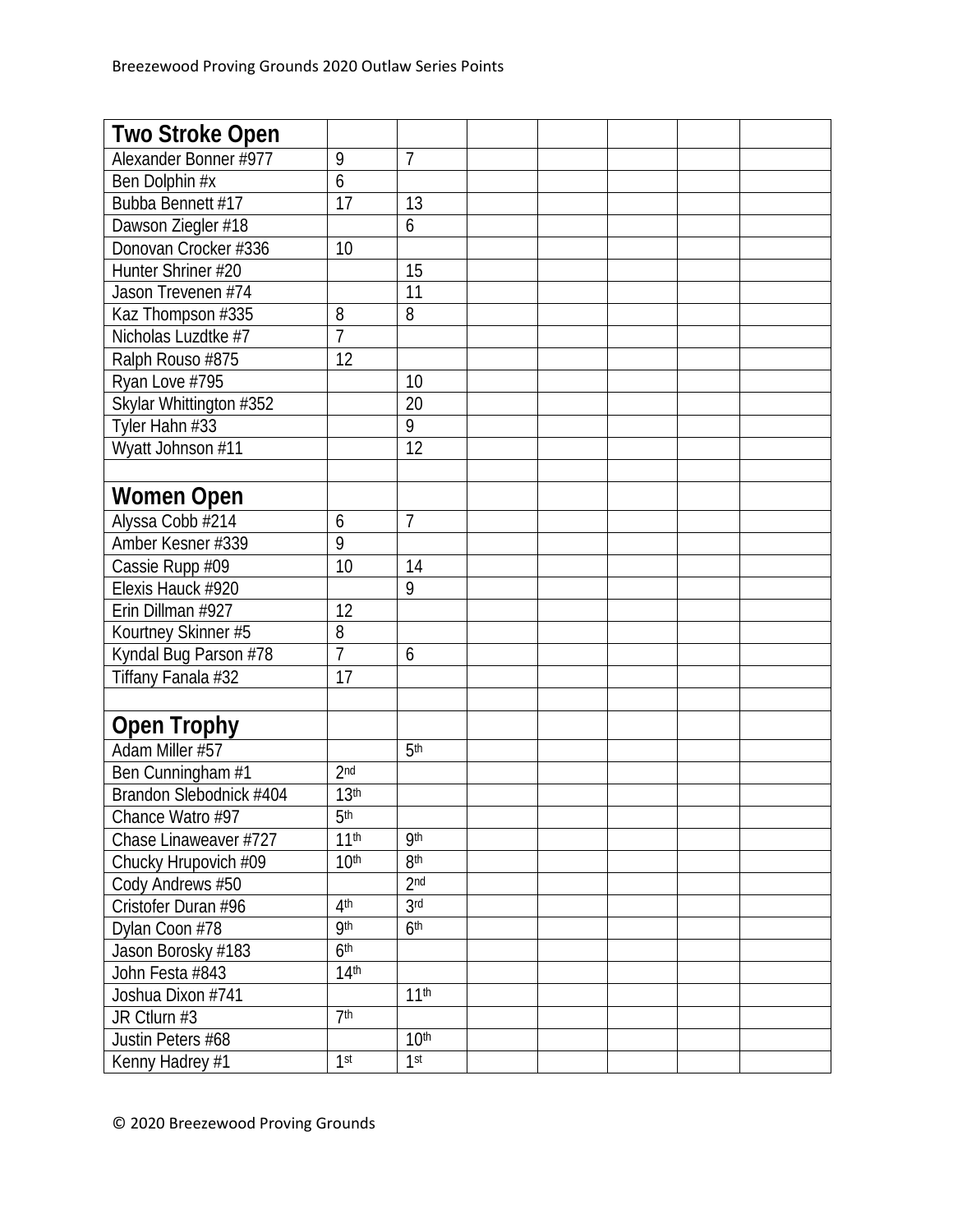| Michael Payne #21      | 12 <sup>th</sup> |                  |  |  |  |
|------------------------|------------------|------------------|--|--|--|
| Nick Richardson #45    | 8 <sup>th</sup>  | 7 <sup>th</sup>  |  |  |  |
| Paul Mosko #153        |                  | 12 <sup>th</sup> |  |  |  |
| Randy Lawson #209      | 3 <sup>rd</sup>  |                  |  |  |  |
| Richard Amari #7       |                  | 4 <sup>th</sup>  |  |  |  |
|                        |                  |                  |  |  |  |
| 250 Beginner           |                  |                  |  |  |  |
| Adam $J#1$             | 8                |                  |  |  |  |
| Alan Graham #705       |                  | 23               |  |  |  |
| Austin Dotson #69      |                  | 10               |  |  |  |
| Austin Monroe #6       | 10               |                  |  |  |  |
| Ben Heltman #04        |                  | 21               |  |  |  |
| Bill Dick #219         | 19               | 16               |  |  |  |
| Bobby Triplett #127    | 24               |                  |  |  |  |
| Bobby Triplett #127    |                  | 25               |  |  |  |
| Brandon Pritchard #71  | 13               | 16               |  |  |  |
| Brandon Slebonick #404 | $25-3$ rd        |                  |  |  |  |
| Brennon Mikelsky #116  |                  | 25               |  |  |  |
| Brett Cruikshank #21   |                  | 12               |  |  |  |
| Brett Ferry #07        |                  | 21               |  |  |  |
| Broc Bonamo #221       | 33-3rd           | 26               |  |  |  |
| Brock Jumper #112      |                  | $34-1$ st        |  |  |  |
| Bryer Wepten #101      |                  | 9                |  |  |  |
| Caleb Allebaugh #113   | $35-2nd$         | $29-2nd$         |  |  |  |
| Carlos Barrera #577    |                  | 20               |  |  |  |
| Casey Reynolds #585    | $\overline{7}$   |                  |  |  |  |
| Cody Andrews #50       |                  | $34-1$ st        |  |  |  |
| Cody Hallett #600      | 16               |                  |  |  |  |
| Cody Hill #322         |                  | 18               |  |  |  |
| Cody Kutz #111         | 21               |                  |  |  |  |
| Cole Green #911        | 13               |                  |  |  |  |
| Cole Minovich #301     |                  | 9                |  |  |  |
| Corbin Joshua #32      | 15               |                  |  |  |  |
| Cory Thornton #2c      | 11               | 12               |  |  |  |
| Curtis Lussier #219    |                  | $27 - 3$ rd      |  |  |  |
| Dakota Yeakle #24      | 20               |                  |  |  |  |
| Dalton Lemin #502      | 18               |                  |  |  |  |
| Damian Hensley #10     |                  | 19               |  |  |  |
| Dane Shaw #916         | 25               | 22               |  |  |  |
| Daniel Reinhardt #18   |                  | 15               |  |  |  |
| David Wood #111        |                  | 14               |  |  |  |
| Dawson Speedy #32      |                  | 22               |  |  |  |
| Dawson Ziegler #18     |                  | 21               |  |  |  |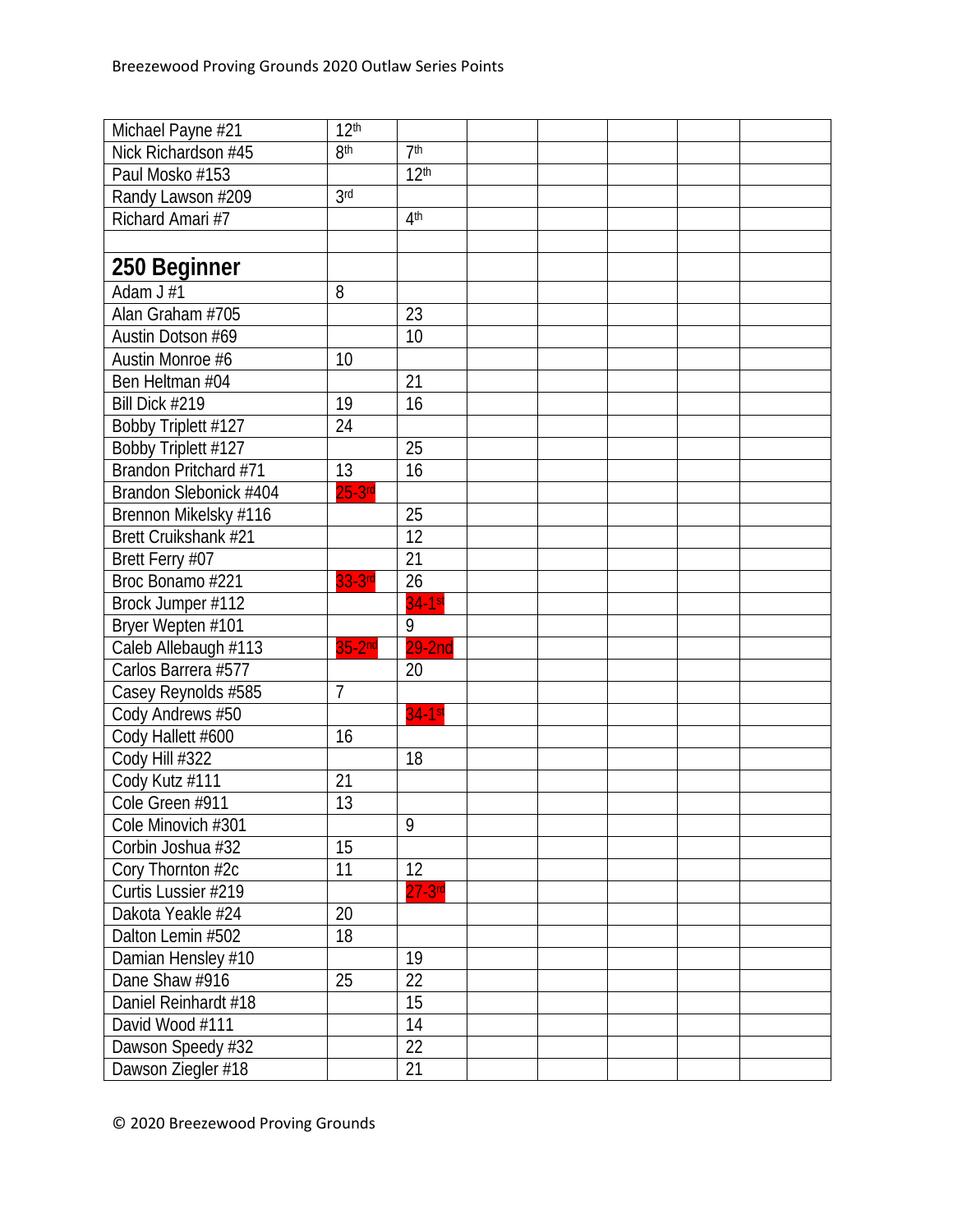| Derek Richards #10     |           | 24        |  |  |  |
|------------------------|-----------|-----------|--|--|--|
| Devin Halaburda #120   | $40-1$ st |           |  |  |  |
| Devin Wakefield #53    |           | 17        |  |  |  |
| Donovan Crocker #336   | 19        |           |  |  |  |
| Douglas Fitzhenry #738 | 15        |           |  |  |  |
| Drew Emerick #37       | 28        |           |  |  |  |
| Eli Hajjar #23         | 11        |           |  |  |  |
| Eric Pena #23          | 24        |           |  |  |  |
| Eric Swiger #107       |           | 17        |  |  |  |
| Ferdy Sosa #259        | 17        | 26        |  |  |  |
| Gideon Smith #33       |           | 18        |  |  |  |
| Greg Seltzer #10       | 29        | $29-2nd$  |  |  |  |
| Hunter Shannon #5      | 26        | 19        |  |  |  |
| <b>Jared Porter</b>    |           | 10        |  |  |  |
| Javier Larue #33       |           | 13        |  |  |  |
| Jimmy Mcilwain #123    |           | $27-3$ rd |  |  |  |
| John Festa #843        | 31        |           |  |  |  |
| Jose Ortiz #28         | 23        |           |  |  |  |
| Josh Coulter #320      |           | 14        |  |  |  |
| Joshua Dixon #741      |           | 14        |  |  |  |
| Justin Jacobs #126     | $27-2nd$  |           |  |  |  |
| Justin Verbonitz #410  | 20        | 23        |  |  |  |
| Kaleb Rudy #121        |           | 24        |  |  |  |
| Kalim Snowberger #724  | 14        |           |  |  |  |
| Kaz Thompson #335      | 23        |           |  |  |  |
| Kike Aguiler #717      | 9         |           |  |  |  |
| Kyle Cunningham #219   |           | 20        |  |  |  |
| Kyle Ramsey #17        |           | 20        |  |  |  |
| Levi Briggs #2         |           | 17        |  |  |  |
| Logan Bishop #925      |           | 24        |  |  |  |
| Logan Wise #11         | 10        |           |  |  |  |
| Manuel Ramos #983      |           | $29-2nd$  |  |  |  |
| Matthew Phillips #41   | 17        |           |  |  |  |
| Nick Nicholson #5      |           | 26        |  |  |  |
| Noah Shuhart #94       |           | 15        |  |  |  |
| Odin Cretin #108       | 9         | 11        |  |  |  |
| Paul Masko #153        |           | 18        |  |  |  |
| Phoenix Santos #111    | 22        |           |  |  |  |
| Ralph Rayso #875       | $32-3rd$  |           |  |  |  |
| Rayner Guzman #484     |           | 19        |  |  |  |
| Rhyan Alives #203      |           | 13        |  |  |  |
| RJ Wilson #28          | 16        | 16        |  |  |  |
| Sam Hampe #84          |           | 34-1st    |  |  |  |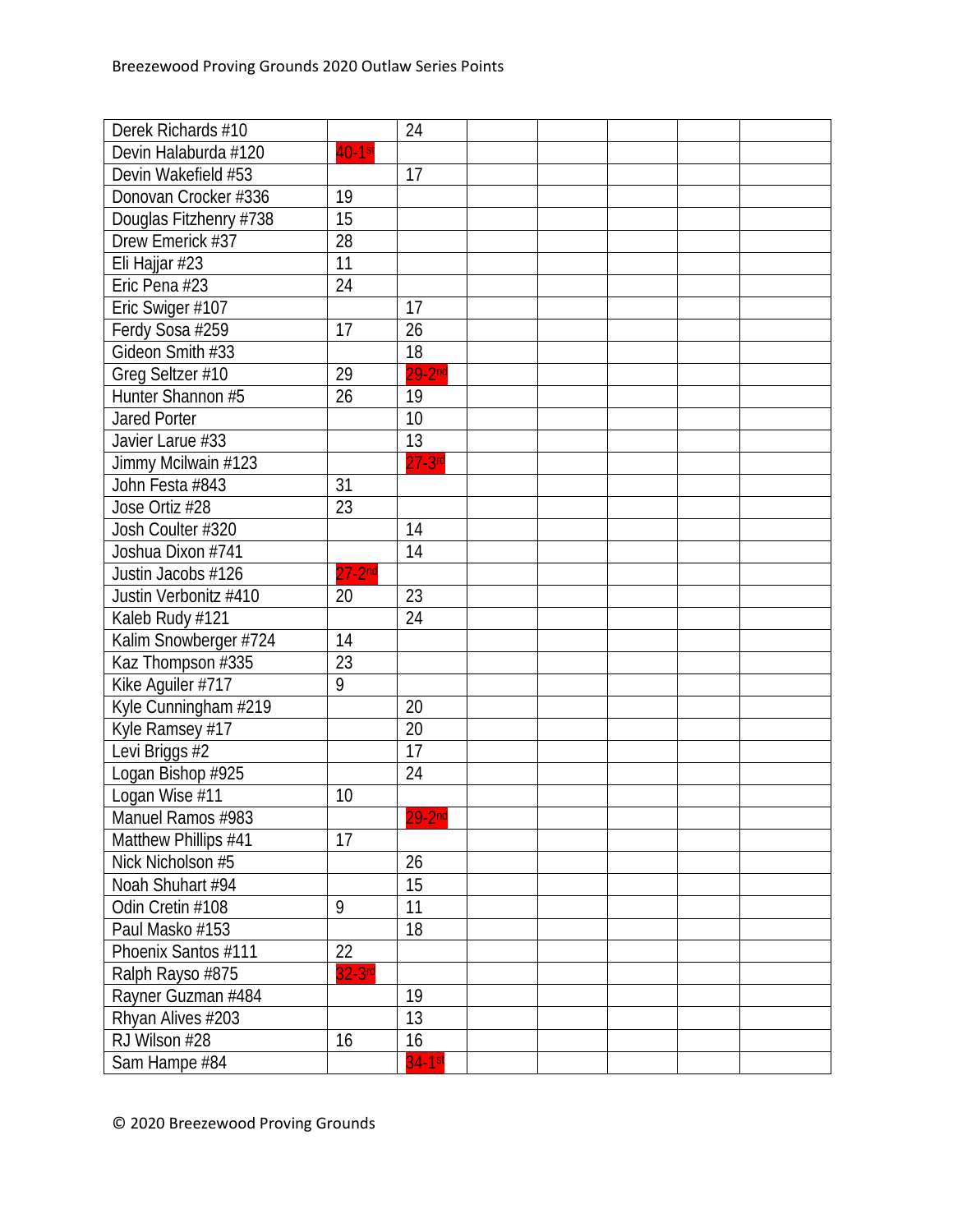| Steve Rouser #155       |                | 11             |  |  |  |
|-------------------------|----------------|----------------|--|--|--|
| Stevie Moore #17        | 18             | 22             |  |  |  |
| Tanner Friedline #107   | 14             |                |  |  |  |
| Thorn Brothers #151     | 27             | 25             |  |  |  |
| Travis Mclaughlin #71   | 21             | 23             |  |  |  |
| Travis Weisner #799     | 32             |                |  |  |  |
| Tyler Corle #17         | 12             |                |  |  |  |
| Tyler Hahn #33          |                | 15             |  |  |  |
| Tyler Hill #1           | 30             | $27-3$ rd      |  |  |  |
| Tyler Vanza #182        | 22             |                |  |  |  |
| Zephan Santos #11       | 12             |                |  |  |  |
|                         |                |                |  |  |  |
| 450 Beginner            |                |                |  |  |  |
| Andrew Morelli #52      |                | 13             |  |  |  |
| Anthony Romano #33R     | $37 - 1$ st    | 23             |  |  |  |
| Antonio Mathis #474     |                | 6              |  |  |  |
| Ben Heltman #04         |                | 13             |  |  |  |
| Benton Moyer #65        |                | 23             |  |  |  |
| Bill Dick #219          | 8              | 15             |  |  |  |
| Billy Hildeoran #43     |                | $26-2nd$       |  |  |  |
| Blake Lincoln #555      |                | $24 - 3$ rd    |  |  |  |
| Blake Meger #1          |                | $\overline{7}$ |  |  |  |
| Brandon Slebodnick #404 |                | 17             |  |  |  |
| Bryan Gardiner #126     |                | 14             |  |  |  |
| Bubba Bennett #17       | 29             | $26-2nd$       |  |  |  |
| Carlos Barrera #577     |                | 9              |  |  |  |
| Chad Housel #727        | 25             |                |  |  |  |
| Christopher Ross #91    | 15             | 8              |  |  |  |
| Cody Andrews #50        |                | $31-1st$       |  |  |  |
| Corey Rimmey #195       | 9              |                |  |  |  |
| Curtis Lussier #219     |                | 21             |  |  |  |
| Dawson Ziegler #18      |                | 17             |  |  |  |
| Derek Richards #10      |                | 15             |  |  |  |
| Derrick Kuchinka #64    |                | 22             |  |  |  |
| Dokota Kidd #913        | $\overline{7}$ |                |  |  |  |
| Dylan Coon #78          | 28             | 22             |  |  |  |
| Dylan Snyder #599       | 16             | 18             |  |  |  |
| Ferdy Sosa #259         | 24             | 19             |  |  |  |
| Jack Kunkel #82         | 23             |                |  |  |  |
| Jarred Coleman #96      |                | 16             |  |  |  |
| Jason Borosky #183      | 26             |                |  |  |  |
| Jeff Marlow #914        |                | 10             |  |  |  |
| Jimmy Mcilwain #123     |                | 12             |  |  |  |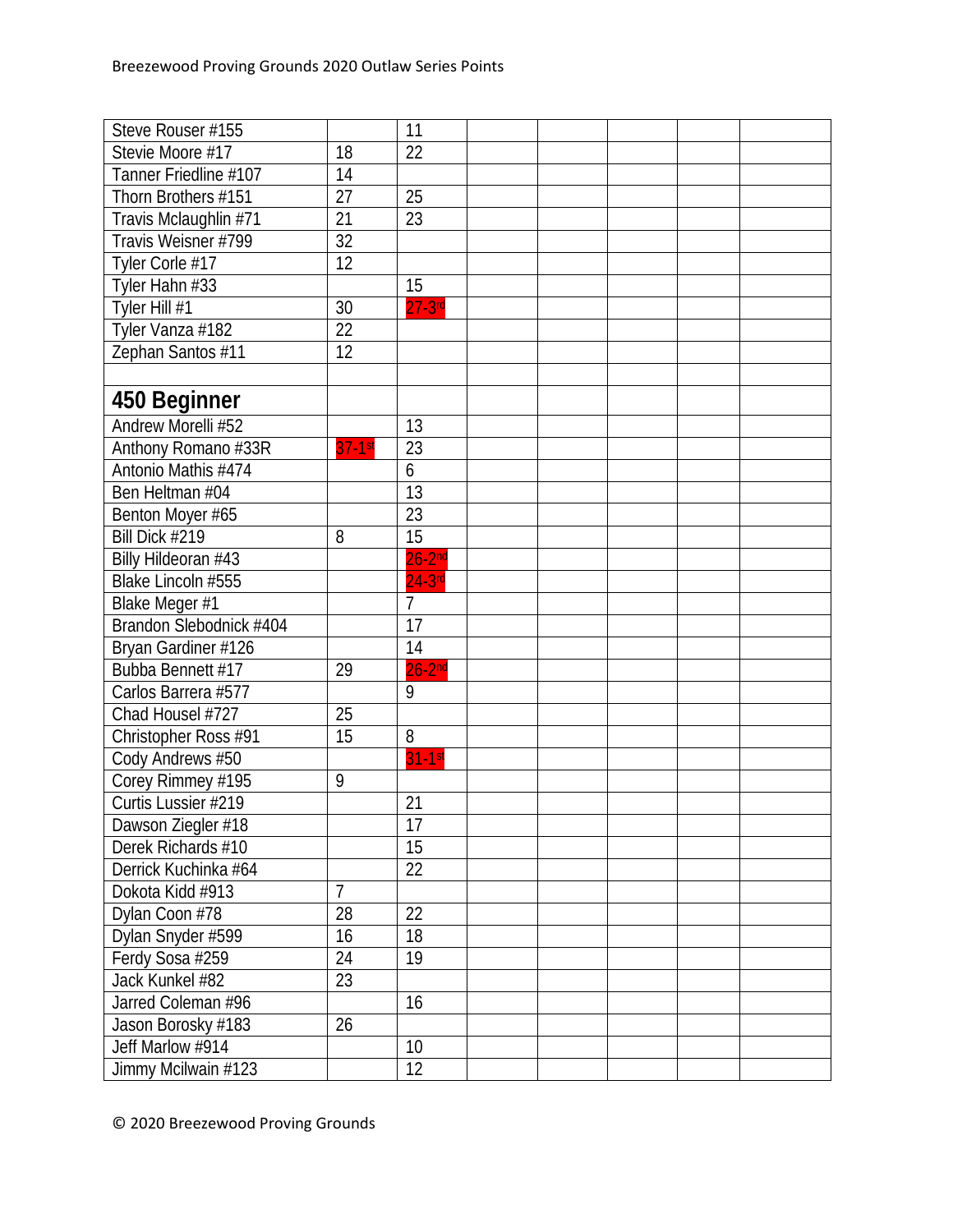| Jordan Weeliyer #T                          | 21              |             |  |  |  |
|---------------------------------------------|-----------------|-------------|--|--|--|
| Jose Ortiz #28                              | 17              | 16          |  |  |  |
| Joshua Dixon #741                           | 11              |             |  |  |  |
| Justin Jacobs #126                          | $30-3rd$        |             |  |  |  |
| Justin Verbonitz #410                       | 19              | 18          |  |  |  |
| Kalim Snowberger #724                       | 10              | 10          |  |  |  |
| Kevin Reese #156                            |                 | 11          |  |  |  |
| Kike Aguilar #717                           | 14              |             |  |  |  |
| Kody Griffith #132                          | 18              |             |  |  |  |
| Manuel Ramos #983                           |                 | 20          |  |  |  |
| Michael Payne #91                           | 22              | 12          |  |  |  |
| Nick Richardson #45                         | $\overline{27}$ | 19          |  |  |  |
| Raynor Guzman #484                          |                 | 14          |  |  |  |
| Ryan Burnham #006                           | 13              |             |  |  |  |
| Shane Jernigan #156                         |                 | $31-1st$    |  |  |  |
| Thomas Lussier #73                          |                 | 11          |  |  |  |
| Thorn Brothers #151                         |                 | 21          |  |  |  |
| Travis Ritter #420                          | 12              |             |  |  |  |
| Travis Weisner #799                         | 20              |             |  |  |  |
| Tyler Hill #512                             |                 | 20          |  |  |  |
| Wyatt Black #542                            | $32-2nd$        | $24 - 3$ rd |  |  |  |
|                                             |                 |             |  |  |  |
|                                             |                 |             |  |  |  |
| 250 Intermediate                            |                 |             |  |  |  |
|                                             |                 | 18          |  |  |  |
| Austin Waugh #323                           |                 | 10          |  |  |  |
| Brady Lanzendorfer #754<br>Brandon Beam #16 | 21              | 20          |  |  |  |
| Brendon Emerick #422                        | 11              |             |  |  |  |
| Chance Watro #97                            | 27              |             |  |  |  |
| Chase Linaweaver #727                       | 24              | 14          |  |  |  |
| Chris Hazelton #65                          | 17              | 15          |  |  |  |
| Dayne Miller #28                            | 16              | 16          |  |  |  |
| Ethan Schwartz #826                         | 15              |             |  |  |  |
| Gage Allebaugh #118                         | 29              | 17          |  |  |  |
| Hunter Shriner #20                          |                 | 27          |  |  |  |
| Jarred Scott #42                            | 12              | 13          |  |  |  |
| Kyle Bohrer #128                            | 14              | 12          |  |  |  |
| Kyle Cunningham #219                        | 9               |             |  |  |  |
| Marcus Everly #13                           | 19              | 11          |  |  |  |
| Mason Guelich #691                          | 22              |             |  |  |  |
| Matthew Vansant #189                        | 18              |             |  |  |  |
| Nick Nicholson #5                           | 10              |             |  |  |  |
| Noah Mercado #66                            | 23              | 19          |  |  |  |
| Scott Garrety #117                          | 25              |             |  |  |  |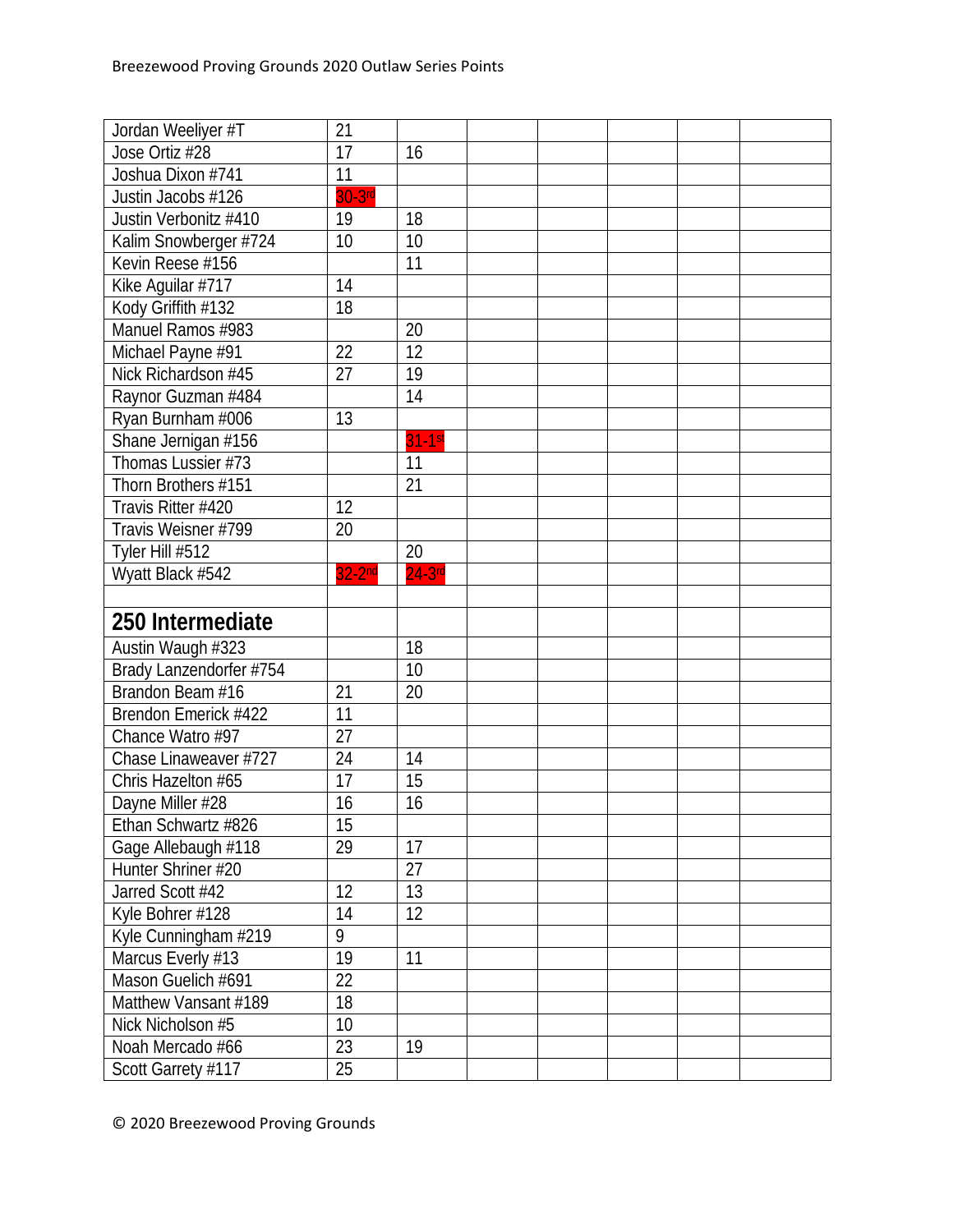| Sean Wilson #131      | 20              |                |  |  |  |
|-----------------------|-----------------|----------------|--|--|--|
| Shawn Knight #215     | 13              |                |  |  |  |
| Stash Breinich #158   | 8               |                |  |  |  |
| Tyler Adams #710      | 26              |                |  |  |  |
| Zach Kendig #149      | 34              | 22             |  |  |  |
|                       |                 |                |  |  |  |
| 450 Intermediate      |                 |                |  |  |  |
| Adam Miller #57       | 17              | 19             |  |  |  |
| Antonio Dacruz #96    |                 | 12             |  |  |  |
| Brandon Beam #16      | 9               | 16             |  |  |  |
| Brett Pochet #225     | 18              | 15             |  |  |  |
| Brett Tinsman #13     |                 | 9              |  |  |  |
| Chucky Hrupovich #09  | 10              | 13             |  |  |  |
| Cory Salerno #763     |                 | $\overline{7}$ |  |  |  |
| Cristofer Duran #96   | 23              |                |  |  |  |
| Donny Tinsman #762    | $\overline{12}$ | 10             |  |  |  |
| Dylan Shoop #311      |                 | 20             |  |  |  |
| James Groh #828       | 16              | 21             |  |  |  |
| Jarrett Bellison #613 | 15              | 14             |  |  |  |
| Josh Buckner #56      | $\overline{7}$  |                |  |  |  |
| JR Churn #3           | 11              |                |  |  |  |
| Kyle McNabb #734      | 13              |                |  |  |  |
| Mason Guelich #691    | 19              | 11             |  |  |  |
| Nate Kronk #558       | 30              |                |  |  |  |
| Noah Mercado #66      |                 | 22             |  |  |  |
| Richard Amari #7      |                 | 17             |  |  |  |
| Rob Schiller #3       | 8               | 8              |  |  |  |
| Ryan Love #795        |                 | 25             |  |  |  |
| Sean Wilson #131      | 14              |                |  |  |  |
| Seth Jarvie #x        | 25              | 30             |  |  |  |
| Travis Kibe #305      | 20              | 18             |  |  |  |
| Tyler Adams #710      | 21              |                |  |  |  |
| Zach Kendig #149      | 22              | 23             |  |  |  |
|                       |                 |                |  |  |  |
| 250 Advanced          |                 |                |  |  |  |
| Bobby Knupp #92       | $\overline{7}$  | 9              |  |  |  |
| Gauge Keith #22       |                 | 13             |  |  |  |
| John Wells #84        |                 | 11             |  |  |  |
| Kenny Hachy #1        | 8               |                |  |  |  |
| Kenny Hadry #1        |                 | 8              |  |  |  |
| Scott Clapper #680    | $\overline{11}$ | 10             |  |  |  |
| Tyler Helwig 313      | 9               | 6              |  |  |  |
| Tyler Stepek #1x      | 16              | 18             |  |  |  |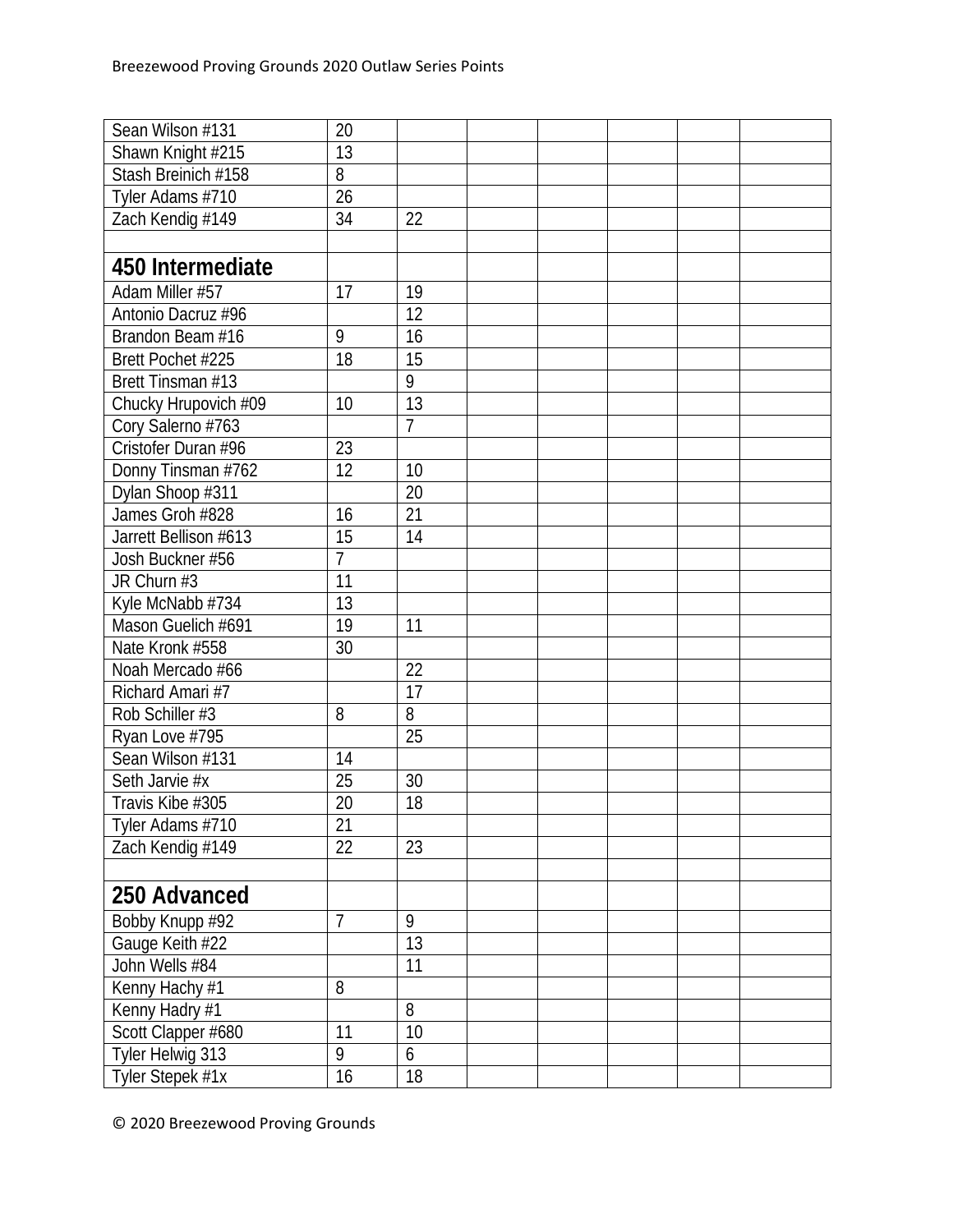| Walter Benitiz #298     |    | $\overline{7}$  |  |  |  |
|-------------------------|----|-----------------|--|--|--|
|                         |    |                 |  |  |  |
| 450 Advanced            |    |                 |  |  |  |
| Ben Cunningham #1       | 7  |                 |  |  |  |
| Bobby Knupp #92         | 9  | 14              |  |  |  |
| Brandon Garlock #108    | 6  |                 |  |  |  |
| Braxdyn Landrum #40     |    | 11              |  |  |  |
| Dayne Thompson #12      | 12 |                 |  |  |  |
| Gauge Keith #22         |    | 17              |  |  |  |
| John Wells #            |    | 15              |  |  |  |
| Justin Crawford #789    |    | 8               |  |  |  |
| Randy Lawson #209       |    | 9               |  |  |  |
| Scott Clapper #680      | 10 | 10              |  |  |  |
| Skylar Whittington #259 |    | 12              |  |  |  |
| Tyler Helwig #13        | 8  | 6               |  |  |  |
| Tyler Stepek #314       | 17 | 22              |  |  |  |
| Walter Benitiz #298     |    | 13              |  |  |  |
| Wyatt Johnson #11       |    | $\overline{7}$  |  |  |  |
|                         |    |                 |  |  |  |
| Vet 30+ Open            |    |                 |  |  |  |
| Antonio DeCruz #324     |    | 14              |  |  |  |
| Billy Cox #517          | 8  |                 |  |  |  |
| Billy Hildebrand #43    |    | $\overline{22}$ |  |  |  |
| Brandon Smith #142      | 15 |                 |  |  |  |
| Bryan Gardiner #126     |    | 10              |  |  |  |
| Chad Housel #727        | 19 |                 |  |  |  |
| Cory Salerno #763       |    | 20              |  |  |  |
| Daniel Reinhardt #18    |    | 13              |  |  |  |
| Derek Boyd #813         | 16 | 31              |  |  |  |
| Derrick Kuchinka #64    | 18 |                 |  |  |  |
| Dustin Ebaugh #82       |    | 21              |  |  |  |
| Dylan Shoop #311        |    | 28              |  |  |  |
| Hunter Witherite #569   |    | 25              |  |  |  |
| Jarrett Bellison #613   | 20 | 29              |  |  |  |
| Jason Keefer #828       | 11 | 18              |  |  |  |
| Jason Trevenen #74      | 14 | 24              |  |  |  |
| Jay Minor #247          |    | 32              |  |  |  |
| Jesse Phelps #917       |    | 23              |  |  |  |
| Jose Soares #922        |    | 11              |  |  |  |
| Justin Crawford #789    |    | 33              |  |  |  |
| Justin Gruden #664      |    | 27              |  |  |  |
| Keun Reese #156         | 17 |                 |  |  |  |
| Kody Griffith #132      | 13 |                 |  |  |  |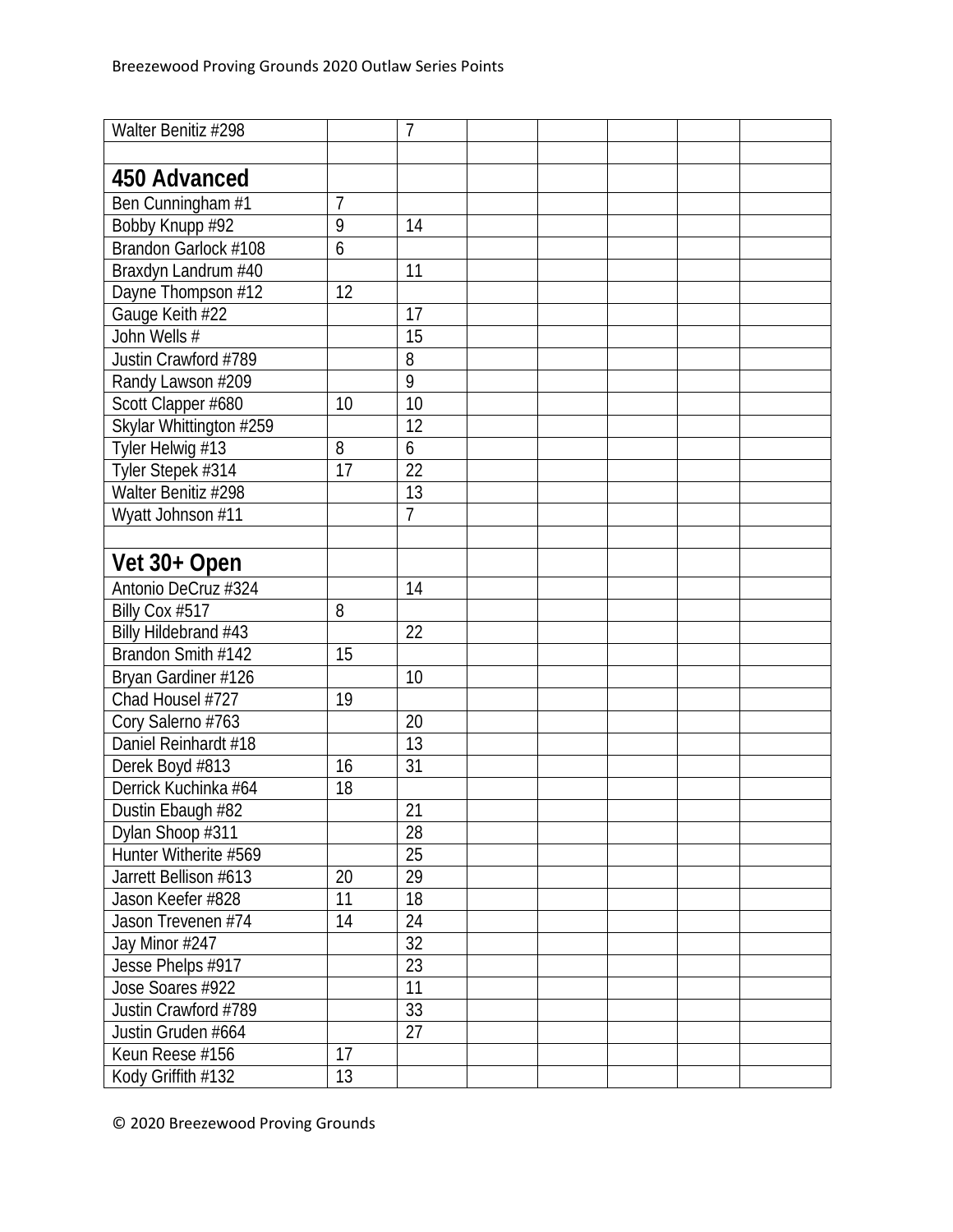| Kyle McNabb #734      | 21              |                |  |  |  |
|-----------------------|-----------------|----------------|--|--|--|
| Marcio Abreu #12      |                 | 15             |  |  |  |
| Matt Grove #472       | 10              | 16             |  |  |  |
| Michael Vanada #413   |                 | 12             |  |  |  |
| Nate Fetterman #357   | 6               |                |  |  |  |
| Nate Kronk #558       | $\overline{29}$ |                |  |  |  |
| Nuno Martins #11      |                 | 26             |  |  |  |
| Randy Lawson #209     | 24              | 35             |  |  |  |
| Reginaldo Franca #117 |                 | 8              |  |  |  |
| Seth Jarvie #x        | 22              | 40             |  |  |  |
| Stash Breinich #158   | $\overline{7}$  |                |  |  |  |
| Steve McKnight #1     |                 | 9              |  |  |  |
| Thomas Lussier #73    |                 | $\overline{1}$ |  |  |  |
| Travis Ritter #420    | 12              |                |  |  |  |
| Vendor Alves #84      |                 | 19             |  |  |  |
| Zach Coons #x         |                 | 30             |  |  |  |
| Zeb Scott #629        | 9               | 17             |  |  |  |
|                       |                 |                |  |  |  |
| Senior 45+ Open       |                 |                |  |  |  |
| Bill Lauver #442      | 6               | 14             |  |  |  |
| Bryan Gardiner #126   |                 | 9              |  |  |  |
| David Langston #32    | 10              | 6              |  |  |  |
| Fernando Oliveira #77 |                 | 19             |  |  |  |
| Jason Hallett #700    | $\overline{7}$  |                |  |  |  |
| Jim Laird #454        |                 | 12             |  |  |  |
| Jody Nevling #338     |                 | 24             |  |  |  |
| Jose Soares #922      |                 | 11             |  |  |  |
| Marcio Abreu #12      |                 | 8              |  |  |  |
| Mark Howser #117      | 15              | 15             |  |  |  |
| Mike Lincoln #163     |                 | 16             |  |  |  |
| Reginaldo Franca #117 |                 | 13             |  |  |  |
| Thomas Lussier #73    |                 | $\overline{1}$ |  |  |  |
| Vender Alves #84      |                 | 10             |  |  |  |
| Zeb Scott #629        | 8               | 17             |  |  |  |
|                       |                 |                |  |  |  |
| <b>Pit Bike Open</b>  |                 |                |  |  |  |
| Alexander Bonner #977 | 9               | 13             |  |  |  |
| Andrew Dibernardo #11 |                 | 26             |  |  |  |
| Bo Lagana #163        |                 | 17             |  |  |  |
| Chris Keebler #19     | 18              | 21             |  |  |  |
| Cole Minovich #301    | 7               | 8              |  |  |  |
| David Wingate #457    |                 | 18             |  |  |  |
| Jake Golden #6        | 11              |                |  |  |  |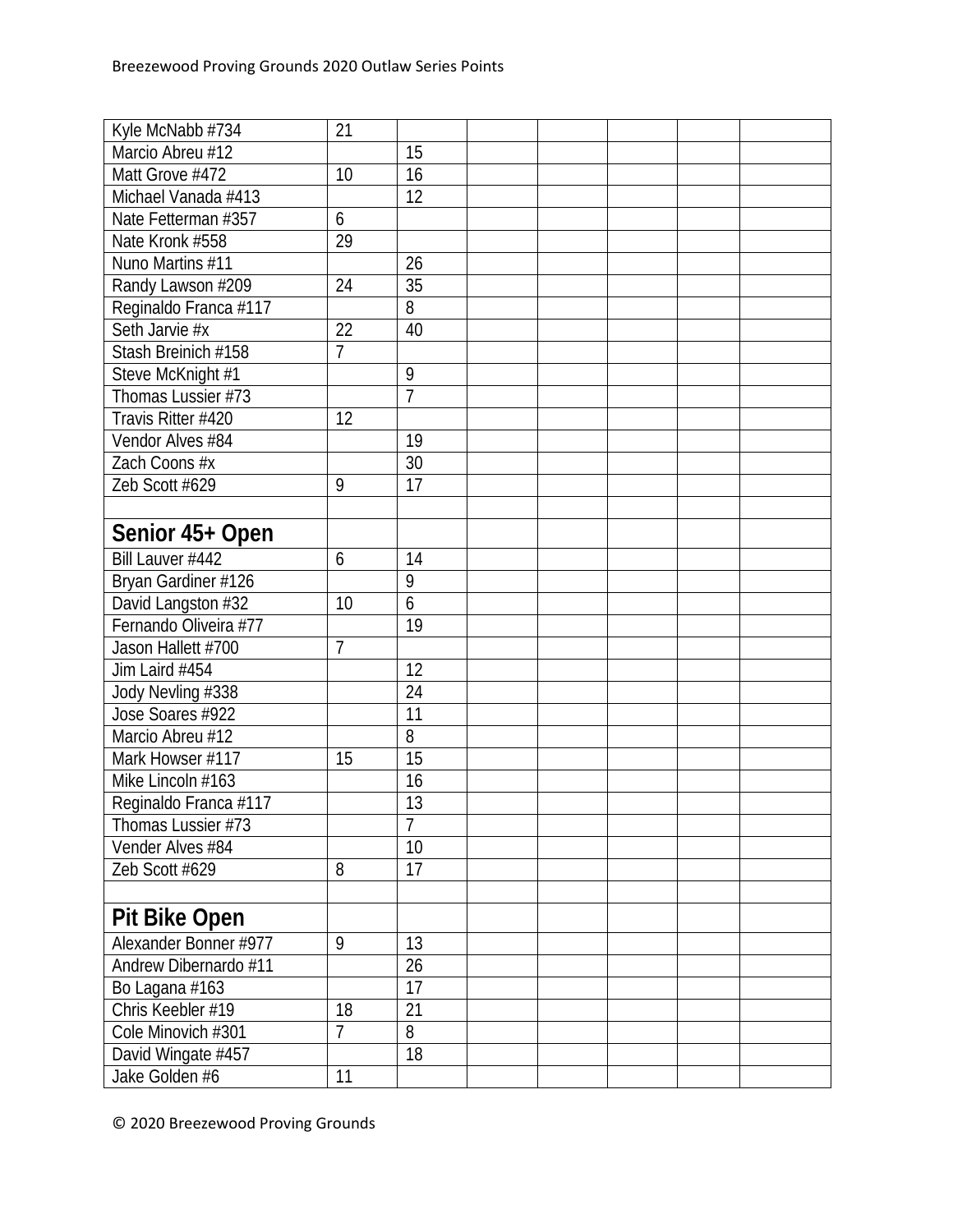| Jarred Coleman #96       |                 | 12             |  |  |  |
|--------------------------|-----------------|----------------|--|--|--|
| Jarred Scott #42         |                 | 15             |  |  |  |
| JP Long #43              | 8               | $\overline{7}$ |  |  |  |
| Noah Shuhart #94         |                 | 9              |  |  |  |
| Paul Mosko #153          |                 | 14             |  |  |  |
| Ron Doug #8              |                 | 11             |  |  |  |
| Shawn Weaver #31         | 13              | 16             |  |  |  |
| Steve Wood #818          |                 | 19             |  |  |  |
| Tyler Marlin #263        | 10              |                |  |  |  |
| Tyler Notarianni #5      |                 | 10             |  |  |  |
|                          |                 |                |  |  |  |
|                          |                 |                |  |  |  |
|                          |                 |                |  |  |  |
|                          |                 |                |  |  |  |
|                          |                 |                |  |  |  |
|                          |                 |                |  |  |  |
|                          |                 |                |  |  |  |
| <b>QUADS</b>             |                 |                |  |  |  |
|                          |                 |                |  |  |  |
|                          |                 |                |  |  |  |
| 50/70 Open               |                 |                |  |  |  |
| Aleeah Connors #100      |                 | 8              |  |  |  |
| Alexis Conners #56       |                 | $\overline{1}$ |  |  |  |
| Anthony Kimble #41       | 9               |                |  |  |  |
| Bryce Kimble #18         | 14              |                |  |  |  |
| Bryson McGinley #117     |                 | 10             |  |  |  |
| Easton Hackenberg #24    | 6               |                |  |  |  |
| Easton Hackenberg #24    |                 | 12             |  |  |  |
| Joshua Abood #11         |                 | 9              |  |  |  |
| Logan Mazy #75           | $\overline{1}$  |                |  |  |  |
| Maddy Rose #6            |                 | 17             |  |  |  |
|                          |                 |                |  |  |  |
| 90/125 Open              |                 |                |  |  |  |
| Aiden Hoffer #189        |                 | $\overline{7}$ |  |  |  |
| Alissa Duncan #921       | $20\,$          |                |  |  |  |
| Anabella Eichner Zuk #11 | 9               |                |  |  |  |
| Anthony Kimble #41       | 12              |                |  |  |  |
| Bella Zuk #11            |                 | 6              |  |  |  |
| Brody Berrier #396       | 10              |                |  |  |  |
| Bryce Kimble #18         | $\overline{15}$ |                |  |  |  |
| Cameron Kunkle #82       | 8               | 19             |  |  |  |
| Crue Keck #9             |                 | 8              |  |  |  |
| Dakota Pittman #998      | 11              | 12             |  |  |  |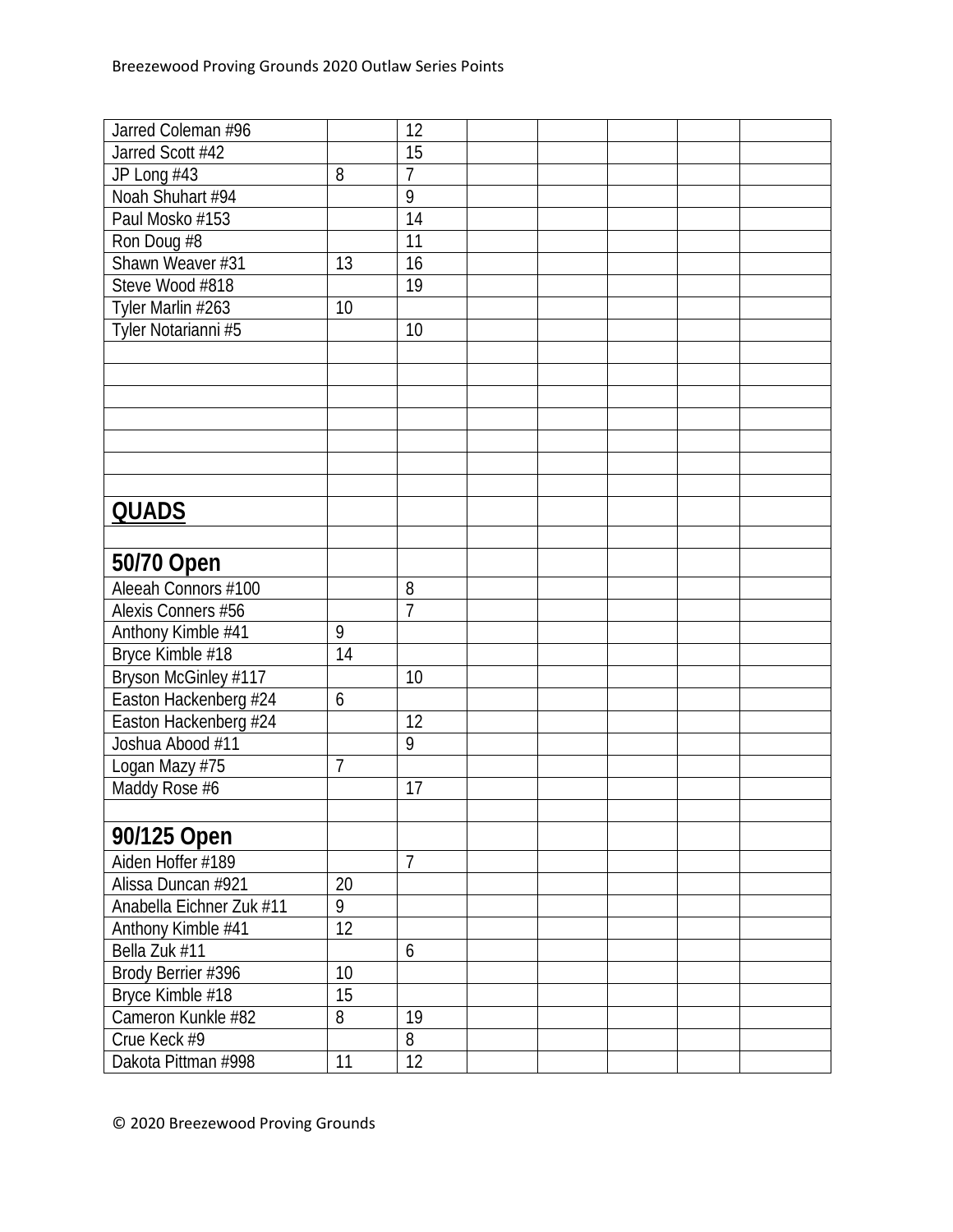| Justine Saylor #922      |                | 10             |  |  |  |
|--------------------------|----------------|----------------|--|--|--|
| Savannah Symonds #90     |                | 11             |  |  |  |
| Shelby Shiamone #20      | 13             |                |  |  |  |
| Super Zach Notarianni #9 |                | 14             |  |  |  |
| Tj Roswell #5            |                | 9              |  |  |  |
|                          |                |                |  |  |  |
| 200/300 Open             |                |                |  |  |  |
| Brady Appleby #13        | 6              |                |  |  |  |
| David Cunningham #54     | $\overline{1}$ |                |  |  |  |
| Jack VanVarick #17       | 14             |                |  |  |  |
| Otis Cretin #412         | 9              | 9              |  |  |  |
| Quincy Appleby #861      |                | $\overline{1}$ |  |  |  |
| Ryan Lovett #4           |                | 6              |  |  |  |
| Super Zach Notarianni #6 |                | 14             |  |  |  |
|                          |                |                |  |  |  |
| 400 Open                 |                |                |  |  |  |
| Dustin Shelly #109       | 16             | 14             |  |  |  |
| Joey Miller #818         | $\overline{1}$ | 9              |  |  |  |
| Kurt Lecorchick #715     | 9              | 11             |  |  |  |
| Kyle Church #007         | 11             |                |  |  |  |
| Nicholas Luedtke #776    | 8              | 12             |  |  |  |
| Ricky Green #9           | 6              |                |  |  |  |
| Robert Steel #20         |                | 10             |  |  |  |
| Ruston Renn #69          |                | $\overline{7}$ |  |  |  |
| Sean Ridgway #314        |                | 8              |  |  |  |
| Tyler Hershey #27H       |                | 6              |  |  |  |
| Tyler Notarianni #6      |                | 19             |  |  |  |
|                          |                |                |  |  |  |
| <b>Open Beginner</b>     |                |                |  |  |  |
| Andrew Debord #340       |                | 13             |  |  |  |
| Andrew Williams #724     | $16-3$ rd      | $14-3$ rd      |  |  |  |
| Blake Shughart #48       | $18-2nd$       | $\overline{7}$ |  |  |  |
| Brandon Shughart #22x    | 9              | 9              |  |  |  |
| Caleb Croson #304        | $23 - 1st$     |                |  |  |  |
| Chad Lyons #708          |                | $14-3rd$       |  |  |  |
| Chase Fetterman #82x     |                | 12             |  |  |  |
| Cody McCardy #322        | 12             | 11             |  |  |  |
| Curtis Zuk #28           | 14             | 13             |  |  |  |
| Dan Sexton #2            | 13             | 13             |  |  |  |
| Dillon Isenberg #314     | 11             | 10             |  |  |  |
| Don Frechette #58        |                | 11             |  |  |  |
| Doug Sexton #23          | 15             | 12             |  |  |  |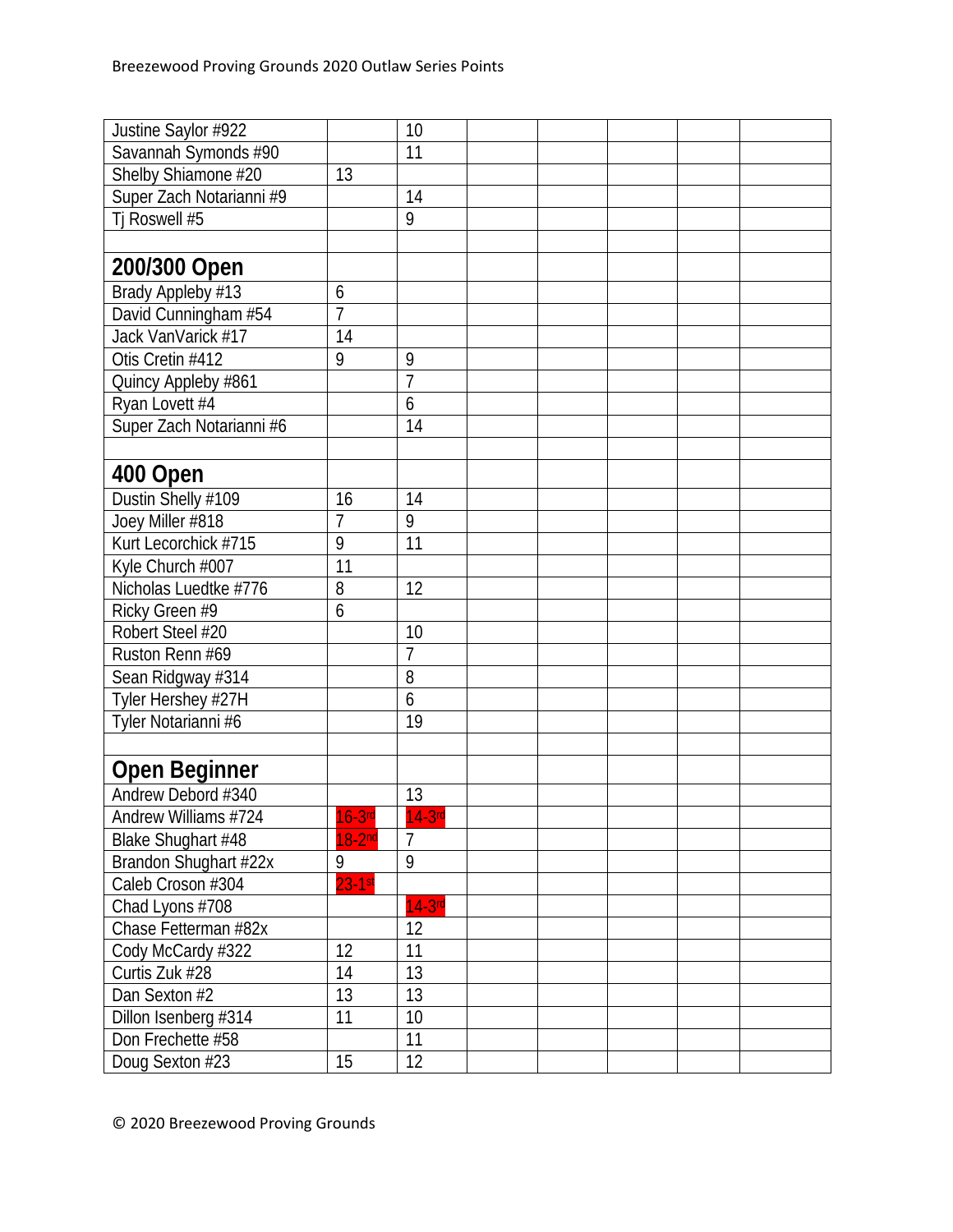| Henry Arbustini #222   |                | $16-2nd$    |  |  |  |
|------------------------|----------------|-------------|--|--|--|
| Jack VanVarick #17     | 14             |             |  |  |  |
| Jacob Leland #67       |                | 11          |  |  |  |
| Jake Englehart #910    | 10             |             |  |  |  |
| Jared O'Millian #969   | 11             | 9           |  |  |  |
| Joey Miller #818       | $23-1st$       | $21-1$ st   |  |  |  |
| Jonathan Laub #418     |                | $16-2nd$    |  |  |  |
| Joshua Cox #52         |                | 8           |  |  |  |
| Kenny Simmons #921     | $16-3$ rd      | $14-3rd$    |  |  |  |
| Kyle Hardman #987      | $\overline{7}$ |             |  |  |  |
| Lucas Sneeringer #921  | 12             | 10          |  |  |  |
| Max Bittinger #846     |                | $21 - 1$ st |  |  |  |
| Merissa Hendricks #22H |                | 10          |  |  |  |
| Nathan Shank #625      | $18-2nd$       |             |  |  |  |
| Owen Pogue #78         | 8              | 12          |  |  |  |
| Ricky Campbell #82     |                | $16-2nd$    |  |  |  |
| Rusty Morder #920      |                | $21-1$ st   |  |  |  |
| Scott Wolfe #22        | 10             |             |  |  |  |
| Travis Blanish #97     | 13             | 8           |  |  |  |
| Zac Lisbon #485        | 15             |             |  |  |  |
|                        |                |             |  |  |  |
| Open Intermediate      |                |             |  |  |  |
| Andy Rook #31          | 10             | 18          |  |  |  |
| Blake Umbaugh #23      | 22             |             |  |  |  |
| Braden Shiamone #02    | $\overline{7}$ |             |  |  |  |
| Brendan Kuchinka #88   | 14             | 14          |  |  |  |
| Caleb Croson #304      |                | 10          |  |  |  |
| Cody Hall #47          | 13             |             |  |  |  |
| Cole Wertz #21         | 15             | 9           |  |  |  |
| Collin Butts #823      | 12             |             |  |  |  |
| Dana Ketchem #193      | 6              |             |  |  |  |
| Dominic Chiocca #19    | 14             |             |  |  |  |
| Dylan Aungst #151      | 15             |             |  |  |  |
| Gabe Lukasik #117      | 10             | 19          |  |  |  |
| Garrett Goulding #728  |                | 12          |  |  |  |
| Holly Carroll #595     | 17             |             |  |  |  |
| Hunter Johnson #75     |                | 27          |  |  |  |
| Jagger Price #54       | 8              |             |  |  |  |
| Jake Banai #920        | $\overline{9}$ |             |  |  |  |
| Jaryd Griffie #919     | $\overline{7}$ | 22          |  |  |  |
| Jeremy Krumanacker #98 |                | 16          |  |  |  |
| John Wiesheier #524    | 8              | 20          |  |  |  |
| Jordan Williard #10    |                | 17          |  |  |  |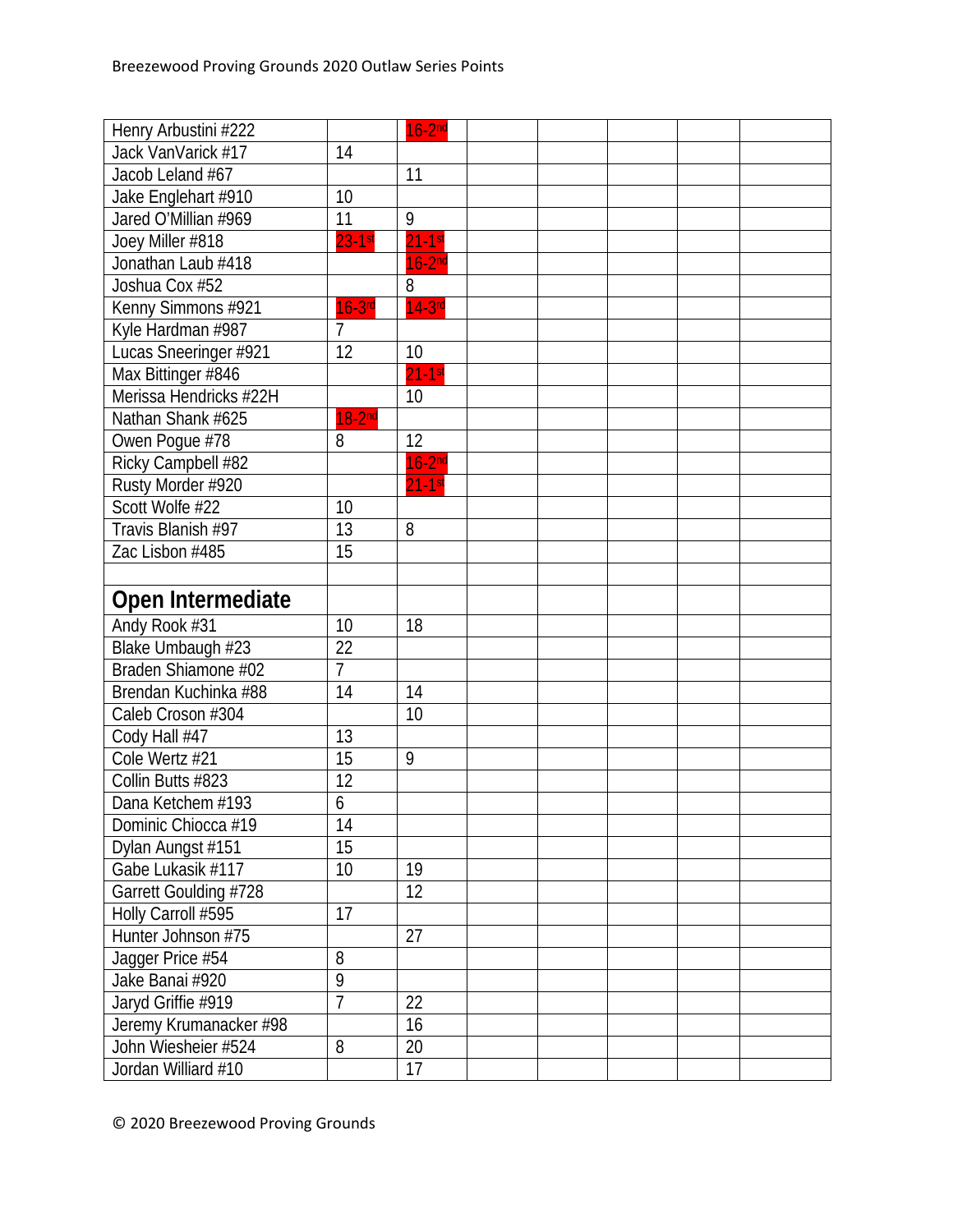| Mike Ulrich #8         | 17             |                |  |  |  |
|------------------------|----------------|----------------|--|--|--|
| Mikel Weaber #581      | 12             |                |  |  |  |
| Noah Marrone #22       | 11             |                |  |  |  |
| PJ McBride #114        | 22             |                |  |  |  |
| Taylor Smith #412      | 13             | 15             |  |  |  |
| TJ Notarianni #4       |                | 13             |  |  |  |
| Tyler Young #95        | 9              |                |  |  |  |
| Zack Davies #3         | 11             | 11             |  |  |  |
|                        |                |                |  |  |  |
| <b>Open Advanced</b>   |                |                |  |  |  |
| Andy Ehrenzeller #55   | 17             |                |  |  |  |
| Brandon Hoag #26       | 19             |                |  |  |  |
| Brett Pochet #225      | 13             | 11             |  |  |  |
| Brock Jumper #112      |                | 14             |  |  |  |
| Christopher Tenney #21 | 9              | $\overline{7}$ |  |  |  |
| DJ Bookwalter #89      |                | 9              |  |  |  |
| Dylan Tremellen #940   | 24             |                |  |  |  |
| lan Tolbert #521       | 10             | 6              |  |  |  |
| Jacob Ryan #75         | 16             | 10             |  |  |  |
| Justin Feight #297     | 14             |                |  |  |  |
| Kaden Gingras #003     | 11             |                |  |  |  |
| Larry Fischer #11      | 8              |                |  |  |  |
| Trevor Bulger #4       |                | 12             |  |  |  |
| Ty Gehman #113         |                | 19             |  |  |  |
| Tyler Marlin #24       | 12             | 8              |  |  |  |
| Wyatt Hoffman #99      | 15             |                |  |  |  |
|                        |                |                |  |  |  |
| <b>Women Open</b>      |                |                |  |  |  |
| Ashley Tolbert #610    | 8              | $\overline{7}$ |  |  |  |
| Destiny Boden #136     |                | 12             |  |  |  |
| Felecha Dashem ##118   | 10             | 10             |  |  |  |
| Kaitlin Mallette #919  | 9              | 8              |  |  |  |
| Maddie Hill #505       | 19             | 15             |  |  |  |
| Makayla Underwood #43x |                | 6              |  |  |  |
| Merissa Hendricks #22H | 11             | 11             |  |  |  |
| Sam Flack #762         | 12             | 9              |  |  |  |
| Shelby Cobrando #55    | 6              | 20             |  |  |  |
| Tabby Krone #595       | 14             | 13             |  |  |  |
| Tristan Peppin #7      | $\overline{7}$ |                |  |  |  |
|                        |                |                |  |  |  |
| Vet 30+ Open           |                |                |  |  |  |
| Adam Whary #512        | 25             | 15             |  |  |  |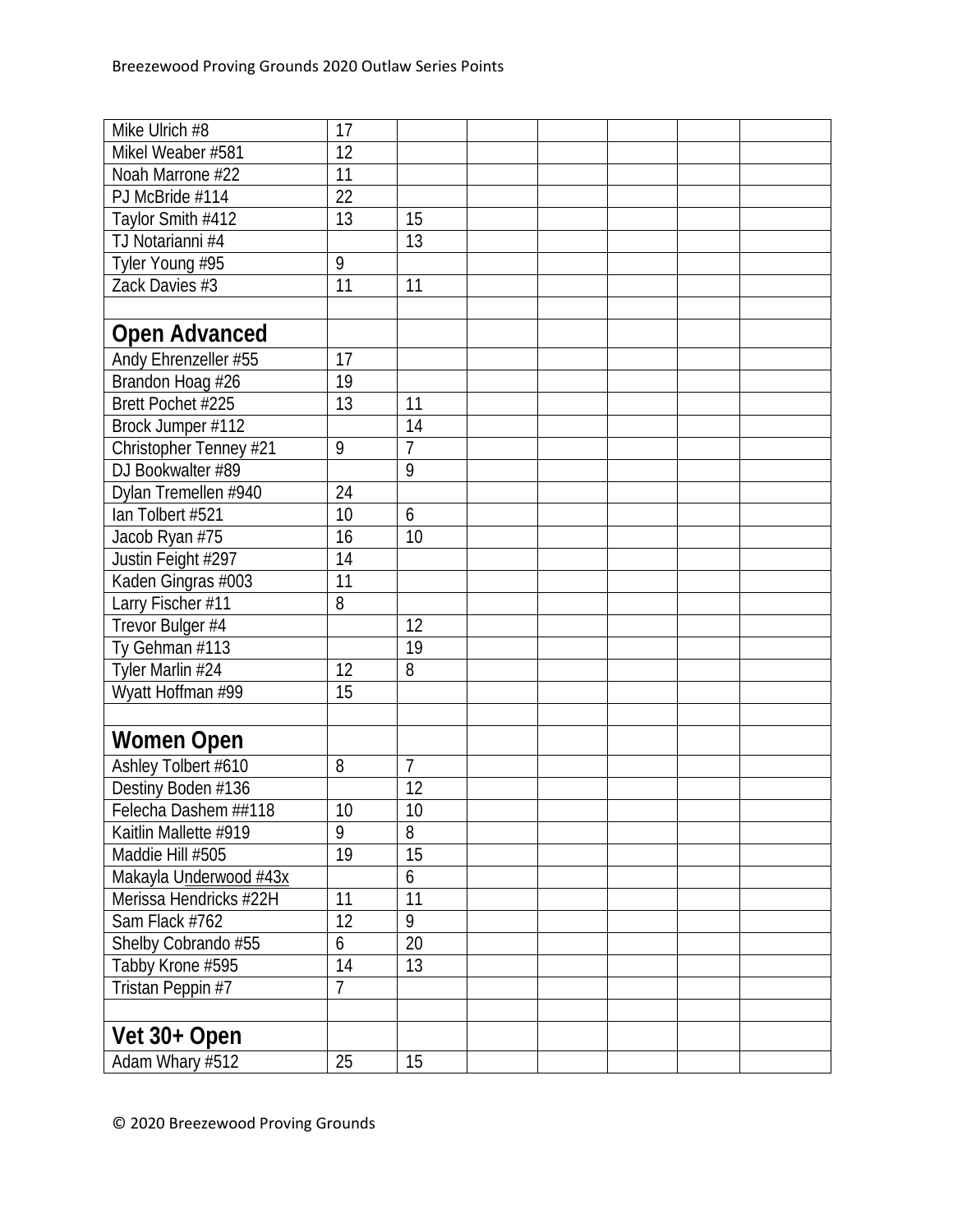| Benny Franks #22       | 13               |                  |  |  |  |
|------------------------|------------------|------------------|--|--|--|
| Bill Haer #66          | 8                | 8                |  |  |  |
| Christopher Tenney #21 | 14               | 14               |  |  |  |
| Dana Ketchem #193      | 6                |                  |  |  |  |
| Daryl Rhine #45        | 18               | 11               |  |  |  |
| Dave Keller #77        | 9                | $\overline{1}$   |  |  |  |
| DJ McBride #114        | 17               |                  |  |  |  |
| Dustin Shelly #109     | 16               | 13               |  |  |  |
| Howard Dashem #629     | $\overline{7}$   |                  |  |  |  |
| James Marrone #76      | 10               | 10               |  |  |  |
| Jon Blemler #326       | 20               | $\overline{17}$  |  |  |  |
| Josh Castaldo #587     | 11               | 9                |  |  |  |
| Justin Feight #297     |                  | 22               |  |  |  |
| Kyle Denkovich #184    | 15               | 12               |  |  |  |
| Nicholas Turterr #152  | 12               |                  |  |  |  |
|                        |                  |                  |  |  |  |
| <b>Open Trophy</b>     |                  |                  |  |  |  |
| Ashley Imler #6        |                  | 5 <sup>th</sup>  |  |  |  |
| Blake Umbaugh #23      | 16 <sup>th</sup> |                  |  |  |  |
| Braden Shaimone #02    | 1 <sup>st</sup>  |                  |  |  |  |
| Collin Butts #823      | 11 <sup>th</sup> |                  |  |  |  |
| DJ Bookwalter #89      | 8 <sup>th</sup>  |                  |  |  |  |
| Domenic Chiocca #19    | 3 <sub>rd</sub>  |                  |  |  |  |
| Dylan Aungst #151      | 4 <sup>th</sup>  |                  |  |  |  |
| Ian Tolbert #521       | 2 <sub>nd</sub>  | 2 <sub>nd</sub>  |  |  |  |
| Jagger Price #54       | 10 <sup>th</sup> |                  |  |  |  |
| Jake Banai #920        | 5 <sup>th</sup>  |                  |  |  |  |
| Jaryd Griffie #919     | <b>9th</b>       | 8 <sup>th</sup>  |  |  |  |
| Jonathan Laub #920     | 14 <sup>th</sup> |                  |  |  |  |
| Jordan Williard #10    |                  | 3 <sub>rd</sub>  |  |  |  |
| Joshua Cox #52         |                  | 11 <sup>th</sup> |  |  |  |
| Madison Lukasik #8     |                  | <b>9th</b>       |  |  |  |
| Max Bittinger #846     |                  | 6 <sup>th</sup>  |  |  |  |
| Mike Ulrich #8         | 6 <sup>th</sup>  |                  |  |  |  |
| Ricky Campbell #82     |                  | 7 <sup>th</sup>  |  |  |  |
| Tim Notarianni #888    |                  | 4 <sup>th</sup>  |  |  |  |
| Travis Blanish #97     | 15 <sup>th</sup> | 10 <sup>th</sup> |  |  |  |
| Tyler Marlin #24       | 7 <sup>th</sup>  | 1 <sup>st</sup>  |  |  |  |
| Tyler Young #95        | 12 <sup>th</sup> |                  |  |  |  |
|                        |                  |                  |  |  |  |
|                        |                  |                  |  |  |  |
| <b>TRIKES</b>          |                  |                  |  |  |  |
|                        |                  |                  |  |  |  |
|                        |                  |                  |  |  |  |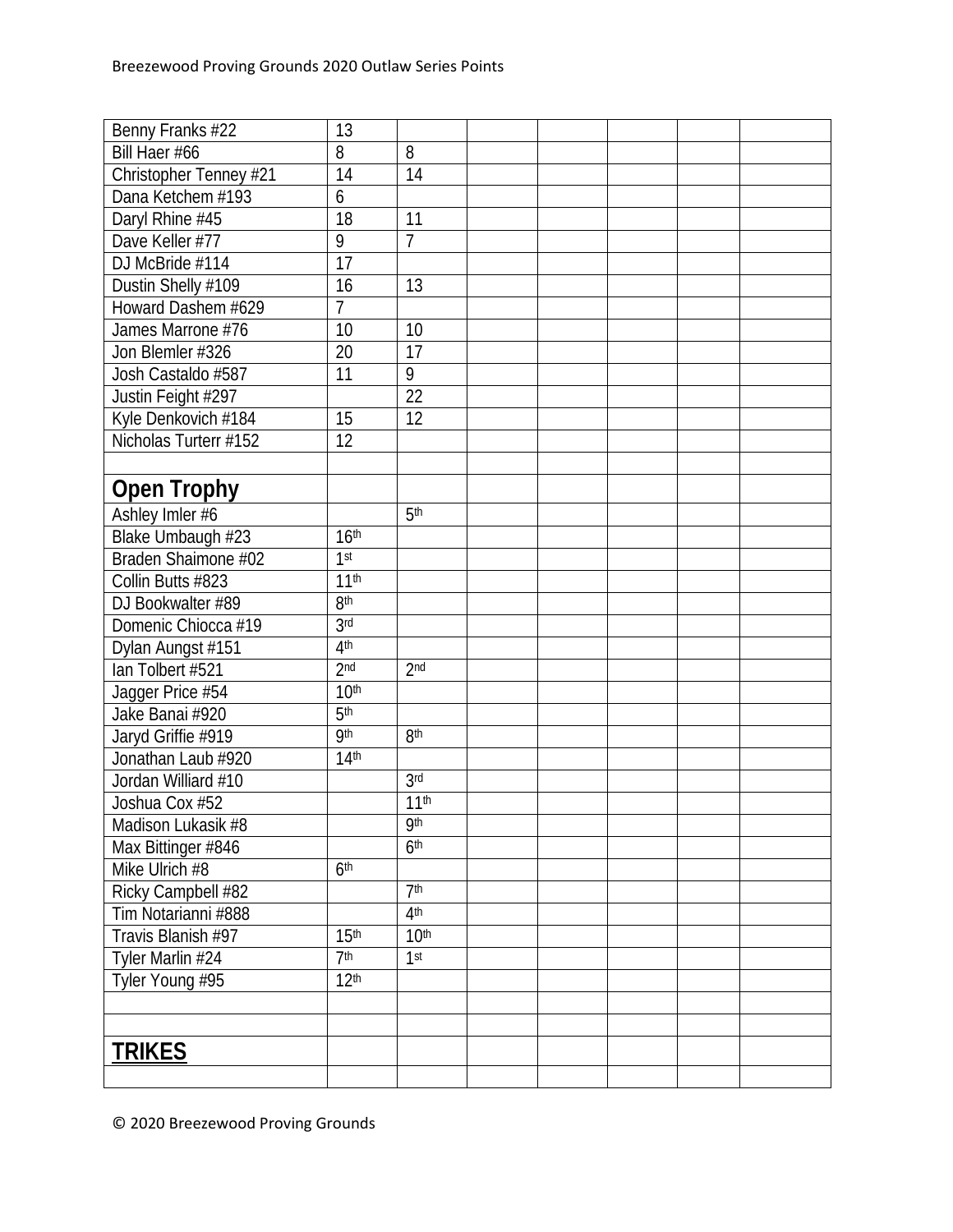| Open 2 Stroke      |                 |  |  |  |
|--------------------|-----------------|--|--|--|
| Dalton Gish #444   | 17              |  |  |  |
| Daryl Davis #287   | 6               |  |  |  |
| Dave Swinger #520  | $\overline{13}$ |  |  |  |
| David Swinger #415 | 11              |  |  |  |
| David W Wolfe #77  | 9               |  |  |  |
| John Souto #316    | 15              |  |  |  |
| Landon Arnold #112 | 10              |  |  |  |
| Larry Fischer 311  | $\overline{7}$  |  |  |  |
| Shane Hunt #12     | 14              |  |  |  |
| Shawn Fearick #313 | 8               |  |  |  |
| Wyatt Watson #69   | 12              |  |  |  |
| Zac Howard #249    | 22              |  |  |  |
|                    |                 |  |  |  |
| Open 4 Stroke      |                 |  |  |  |
| Bryan Ditch #97    | 12              |  |  |  |
| Isaiah Marker #12  | 11              |  |  |  |
| Lee Marker #5      | 19              |  |  |  |
| Nathan Mellon #36  | 7               |  |  |  |
| Ruston Renn #69    | 9               |  |  |  |
| Sam Flack #762     | 8               |  |  |  |
| Sean Ridgway #314  | 14              |  |  |  |
| Steven Jacoby #17x | 6               |  |  |  |
| Wyatt Watson #69   | 10              |  |  |  |
|                    |                 |  |  |  |
| Up to 200 4 Stroke |                 |  |  |  |
| Brooks Hale #210   | 9               |  |  |  |
| Bryan Ditch #97    | 20              |  |  |  |
| Ed Steinmann #55   | $\overline{7}$  |  |  |  |
| Isaiah Marker #12x | 13              |  |  |  |
| John Souto #316    | 8               |  |  |  |
| Shane Hunt #12     | 15              |  |  |  |
| Tyler Hershey #274 | 11              |  |  |  |
| Wilson Marker #25  | 10              |  |  |  |
| Wyatt Watson #69   | 12              |  |  |  |
|                    |                 |  |  |  |
| <b>Women Open</b>  |                 |  |  |  |
| Regina Swinger #3  | 8               |  |  |  |
| Sam Flack #762     | 13              |  |  |  |
|                    |                 |  |  |  |
| <b>Kids Open</b>   |                 |  |  |  |
| David Swinger #68  | 13              |  |  |  |